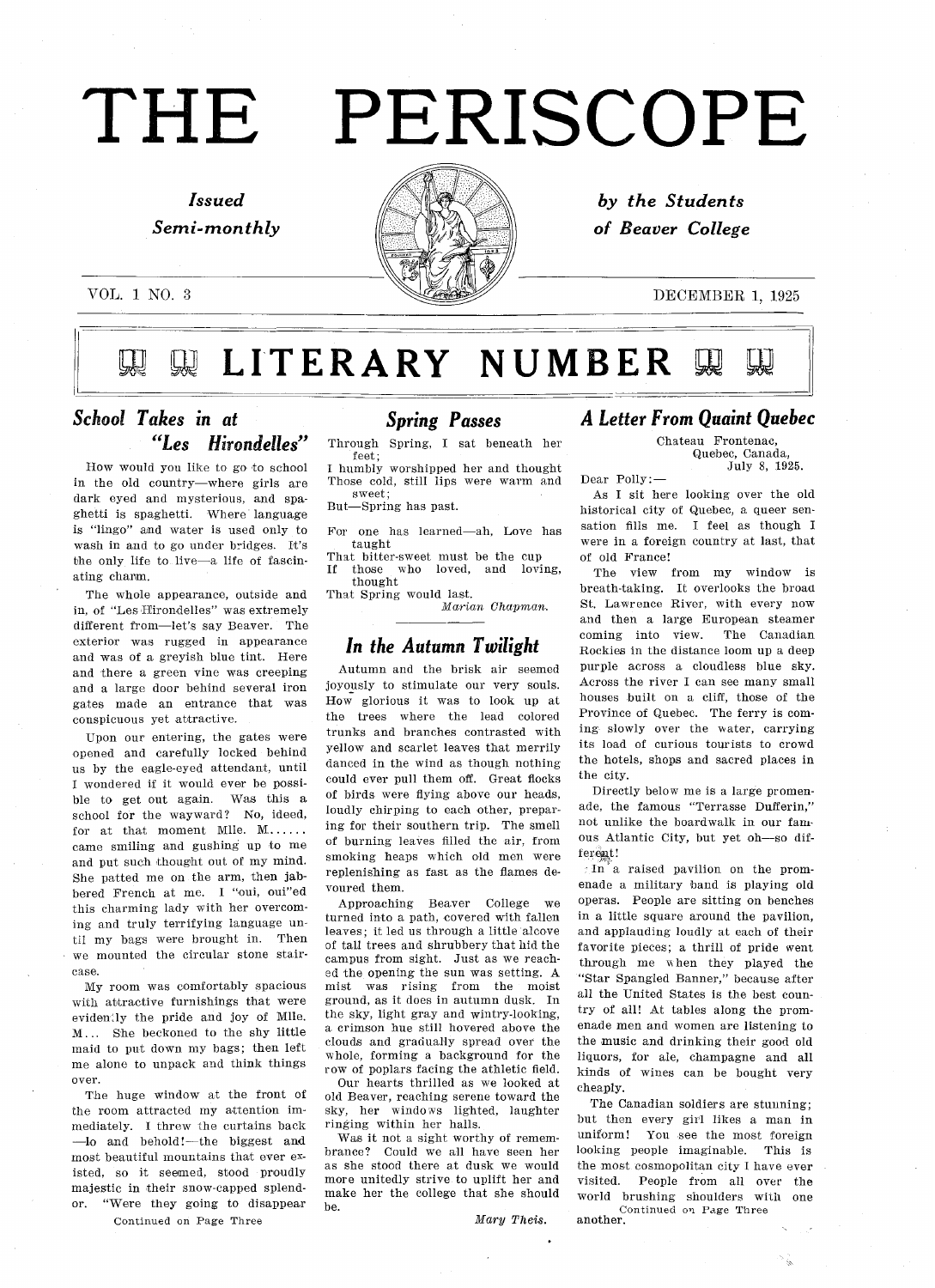#### The PERISCOPE

Published Semi-Monthly At BEAVER COLLEGE FOR WOMEN JENKINTOWN, PA.

#### Editor

MABEL BEAVERS Managing Editor MARGARET E. TAYLOR

Sports Editor DORIS DEuPREE Music and Art Editor ALMA ESPENSHADE

Literary Edito<br>MARY WELKER

SUBSCRIPTION PRICE-Two DOLLARS FIVE CENTS THE SINGLE COPY

#### Keep Up Your Work

All grades ware requested by Dean Ryder before November 27. We have been wondering, just how our efforts have been valued by the instructors, and not long from now this information will be given out As to whether we will or will not be pleased in tbe result, is the thing that bothers now. This semester is passing swiftly and there are few enough days unti Christmas Note-books and term papers will be in demand pretty soon and the sooner these are complete the more time we shall have to do much more pleasant work, that of packing trunks to return to our homes for the Christmas vacation. This is thrill that ordinarily happens only a few times in a college year, and each time seems as exciting as though we had never experienced any thing of its type

Keep up with a feeling of having finished assigned work and allow your mind to be susceptible to other forms of thought

#### Knowledge

Knowledge sits at the helm and guides the universe. With knowledge comes the clear appreciation of what education means; of what literature<br>teaches; and the true glory of arts It is the great and glorious accumulation of years of studions habits and pleasures

Shelley's philosophy was: that man became virtuous through knowledge. This may or may not be true, but one thing is certain, that thru years of training knowledge enables one to grasp the higher thoughts of life and attain spiritual satisfaction

In the first place knowledge is of

#### CALENDAR

| Dec 6—Lecture, Rev. Young.              |
|-----------------------------------------|
| Dec. 12-A play "The Cricket on          |
| the Hearth," presented by the           |
| Delesophic Society of the               |
| University of Pennsylvania.             |
| Dec. 16-Toy Shop Entertain-<br>ment.    |
| Dec. 18--Christmas Holidays Be-<br>ain. |
| Jan. 4-Classes Resume.                  |

the earthly mind. In order to enjoy the greater things of life one must have organized knowledge and only when genius is married to science can the highest results be produced. Knowledge is gained only through per sonal effort and detailed study. Knowledge develops the mind so that one is able to combat the moral issues that each is sure to meet. As Tennyson has said, "Knowledge comes and wis dom lingers."

In order to succeed one must have a a practical understanding and one<br>must have skill—and what is knowl edge but the result or product of of knowing? Memory is a form of knowledge-without memory familiar acquaintance derived from practice or experience could not be retained. Human knowledge may be classified as (a) science,  $(b)$  art (c) literature.

Knowledge should be the ideal of our hearts and the ideal of our edu cation

### Staff Loses Member Through Illness

A sad and teary farewell was said on Sunday evening to our beloved boy ish bobbed "Ruffie" Rhoades, known sometimes as Dorothe Scott-Rhoads.

"Ruffie" caught a severe cold about month ago which was carefully nursed but seemed to get no better<br>Quinsy developed and "Ruffie" spen over a week in the Infirmary. A visit to the hospital proved that her throat was in bad condition and that an operation would be necessary as soon as possible.<br> So "Ruffie" packed her trunk an

left for Fort Worth, Texas, her home where she will be cared for by her family The student body and the Periscope Staff hope she will improve and have no more such troube. But, girls, we'll miss her-won't we?

#### Home Ecs' Letters to Santa Claus

Dear Santa:

Will you please bring me a dozen dark brown, cap shape hairnets?

# And oblige WINDY PEEPER

Dearest Santy

I am sadly in need of a pair of white rubbers to wear Practice Teach ing every Thursday. I wear size  $6\frac{1}{2}$ shoes, so Santa dear, will you please try to get these rubbers to fit me2 Thanks just heaps.

#### Lovingly

GERTRUDE McMASTER Fortunate people who Practice Teach Thursday and Friday Our fel low passengers on the 5.17 must sure ly have missed us while we were en joying our Thanksgiving holidays Eunice May Miller.

#### Famous Partnerships

Romeo and Juliet Corned Beef and Cabbage Lots and Florida Ham and Eggs Dances and "Chaps" Cheese and Mustard Dates and Men Beaver and YOU Contributed by Eetty Payes Day Student

# World Court Student Poll

Conducted by TRE NEW STUDENT co-operating with the COUNCIL OF CHRISTIAN ASSOCIATIONS

#### PROPOSALS

For U. S. participation in the  $\mathbf{1}$ World Court under the "Harding-Hughes-Coolidge Terms

(The U.S. not to be connected with the League of Nations or bound to any obligations under the League Coven ant; not to be bound by advisory opinions of the Court on questions not voluntarily submitted by the U.S.)

2. For U.S. participation under the "Harmony Plan" of thirty peace leaders

(The U.S. to join the Court under the "Harding-Hughes-Coolidge Terms"<br>but to withdraw after five years unless a code of international law has been adopted outlawing war and the Court given jurisdiction.)

3. For U.S. participation under the "Borah Terms."

(The U.S. not to join the World Court until international law has been codified outlawing war, and the Court given jurisdiction; the U.S. not to be thereby connected with the League of Nations

Against U. S. participation in  $4.$ the World Court

Each student is urged to cast her vote for one of the above proposals Please drop in Periscope box a slip of paper bearing the number of the proposition you favor; thus those fav oring "Harding - Hughes - Cooldge<br>Terms" will mark slips "No. 1." those<br>favoring the "Borah Terms" will vot<br>"No. 3," etc.

THE REPORT OF THIS BALLOT HAS TO BE IN NEW YORK BEFORE DECEMBER 10. THEREFORE CAST YOUR VOTE EARLY.

#### Book Review

OH WELL YOU KNOW HOW WOMEN ARE!" BY IRVIN S. COBB VS

"ISN'T THAT JUST LIKE A MAN," BY MARY ROBERTS RINEHART

Here we find Mr. Cobb expressing and maintaining some strong ideas about women and their ways. one has said of his plain statements<br>about the fair sex, "If you are a man when you read this, you will say, 'He's hit the nail on the head.' But when woman reads this double-back-action account of herself, she will say, 'Isn't that just like a man to write that!'

To counter balance this Mrs. Rinehart has taken a turn at men. She has made a life study of these grownup boys, and not only has a husband<br>but also three sons, so she really but also three sons, so she ought to know

Therefore, once again, we find on<br>of Mrs. Rinehart's and Mr. Cobb' agreements to write contradictory ar ticles resulting in a truly humorous game in which both score home-runs  $-Mildred E$  Phelan.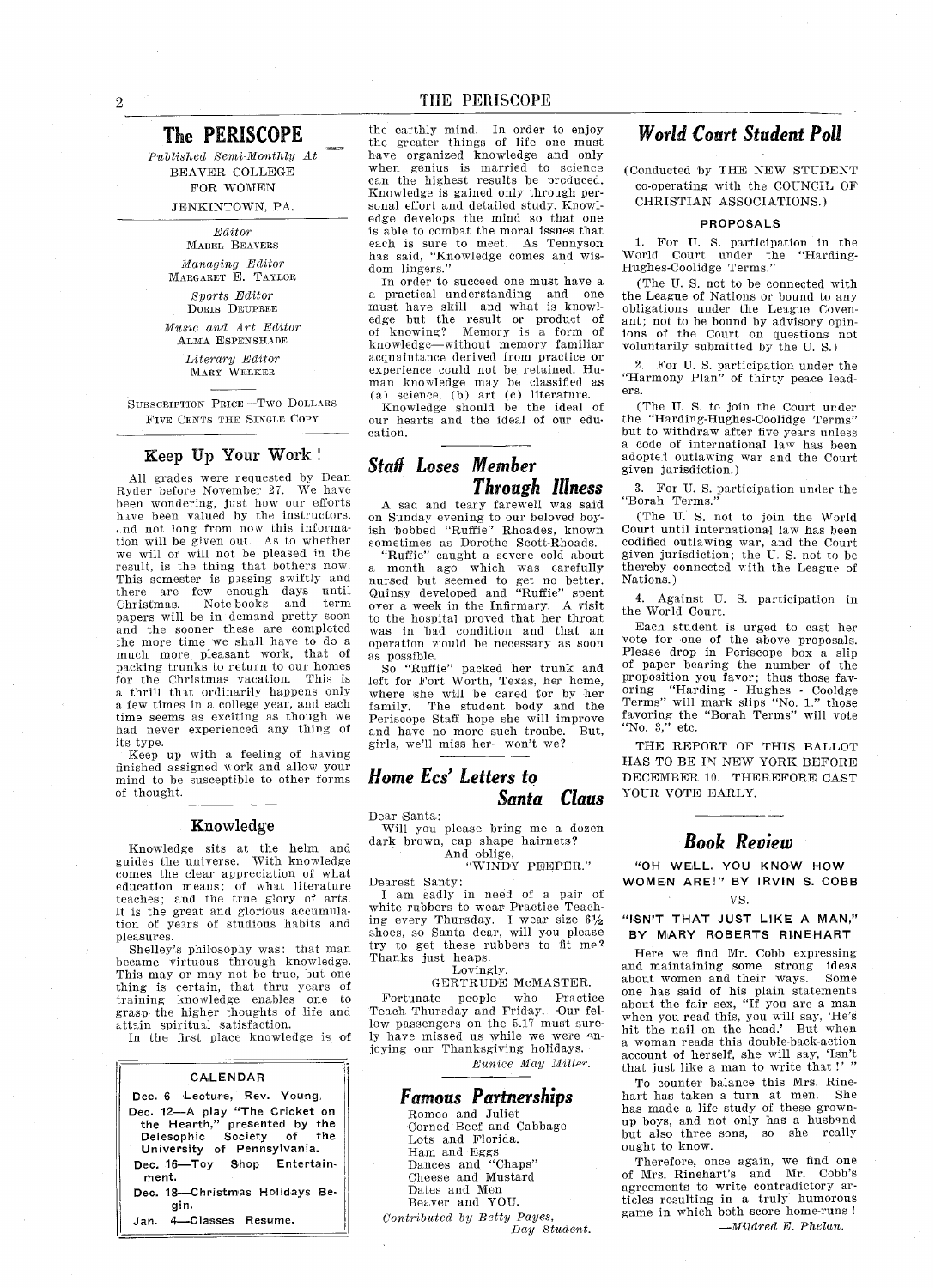# Injured At Gay Party; Is Improving

Jim, the "family skeleton," is slowly recovering. He is a victim of the last Hallowe'en party. The saddest part of the accident was that on the above mentioned evening Jim had made his first appearance in Beaver society and the broken arm received on this occasion was disastrous

As the new girls filed into the dark ened gymnasium between two lines of ghosts, a horrible wail arose and a light was flashed on Jim, who was dangling from a beam in the end of the gym. His arms and legs moved slightly and a horrible grin was on his face. He was probably suffering from nervousness on the night of his debut

During the evening Jim seemed to enjoy himself and his behavior was unusually good for one of so little social experience. Then, the awful accident occurred. It was about twelve o'clock and the party guests were leaving. Jim was being taken down from his beam and in some unaccountable way his arm was broken, just below the elbow. Hypodermic was given immediately to relieve his pain, and as soon as possible medical aid was ob tained. He is now in the hospital and it is hoped that his recovery will be<br>speedy. Jim will probably be unable Jim will probably be unable to participate in any further social functions this season. We are very sorry although we realize that family skeletons do not customarily appear in public

#### Les Hirondelles

Continued from Page One like fairy hills?" was the first thought that entered my awe-struck mind stood there watching and waiting but strangely enough they simply stayed there seemingly making no attempt to escape from reality-after all there really were Alps in Switzerland and this was Switzerland; so that solved it

As I was in the midst of my day dreams I heard the door softly open and upon turning-oh ye gods! before me stood Gerta Gerta my future room-mate. A two hundred pound, full-blooded German. She waddled rather than walked toward me, her attitude friendly yet curious. Then in her broken accent stumbled over some English words of welcome. I carried on a rather fatiguing conversation with her of signs with an English word thrown in now and then, for about an hour, after which I had made an absolute decision that our tastes were decidedly different (limberger cheese being one of them).

After an eternal period of time, so it seemed, a gong sounded down stairs. and feet, sixty of them, came up to the steps, entered my room and stood there ready to be introduced (not the feet, my dear, but the girls). They were young, old, redheaded, yellow headed, dark headed, googly eyed, cross eyed, and dewey eyed, some pretty, some homely, but all foreign

to me. There was a brief silence on their entrance in which I was carefully surveyed from head to foot. Then they all began talking at once and in different languages with an abrupt ness truly startling. They bounced on me and almost shook my hand off After this I was whirled down the stairs into a very cheery room, "la salle a manger." We sat down at one long table covered with a red and white checkered cloth. The walls were decorated with brightly colored swallows (les hirondelles) carved from wood, and a fire crackled merrily in the large open hearth at the foot of the room

Then the wide iron kitchen doors swung open and little Swiss boys in green aprons hopped in with trays on their heads—they quickly served the dinner and then hopped gaily out again and the room was as calm as be fore

My mind was in state of confusion at the evidently friendly attempts at conversation of the others. Then a sweet looking youngster leaned over to me, and what did I hear ?- nothing less than the musical sound of the humble word "Hello." Poor distracted me literally blurted at her: "Oh bless my soul, you are an American." She smiled and nodded and in a hushed voice said that we were not allowed to speak Eng lish. Then she went went on raving with the rest. I was lost but the newness had not worn off yet so I was'nt altogether unhappy. After dinner the girls talked and studied and I was led around like an idiot, being able only to grin feebly at the others

It was just before I went to bed that I got a truly "woozy" sensation. Gerta and I were eating chestnuts and bologna when the door was thrown open, and a dark-haired, wild-eyed girl entered, dashed over to me, shook my band then sat down to get ready for bed. First one shoe was hurled under my bed and then the other shoe fell an inch from my shin. Then to my terror she drew sharp little dagger from her stocking. I wondered if she was<br>going to throw that at my head or my heart but to my surprise she put it under the pillow on the third bed that had, up until now, been a mystery to me. I was as meek as a lamb in the presence of this wordless Amazon and longed for the peace of an American school, with its victrolas, ukes, and banging doors All of this time Gerta sat munching chestnuts in a maddeningly calm manner

Finally the dark and dashing lady bounded into her bed, turned her back on us and was off to the "land of Nod."

That night how I wished I had spent a better life, but finally, regardless of the snores of Gerta and the terror at my left, I slept and dreamed of the wonderful year to come that I had started thusly

Mary Welker.

## Quaint Quebec

(Continued from Page One)<br>The Chateau has gorgeous rooms like the Traymore and atmosphere like the Continental in Paris

Yesterday we took a sight-seeing tour through Quebec in the funniest, old-fashioned carriage you can possibly imagine, accompanied by an old Eng-<br>lish guide "straight from Lunnon in the 'eart of the city-don't you know"<br>-to point out the places of interestand there are a great many. If you remember General Wolfe and the Eng-<br>lish army, surprised General Montcalm and the French army, at dawn,<br>with a terriffic attack, forcing them to surrender to the English; from that time on Quebec has been an English province In the city we passed the beautiful old Parliament House, won-<br>derful statues, quaint and beautiful cathedrals, the garrison, the fort and loads of other wonderful things

We went through a cathedral called the Church of Perpetual Adoration Here there are always nuns at prayer It was a magnificent place of worship,<br>and very inspiring. Such beautiful work the nuns do! We saw some handsome embroidery that must have taken nearly a lifetime to complete. This is sold, and the proceeds all goes to charity

The city is full to overflowing with Roman Catholics, priests and monks dressed just as in the old pictures we saw at school. They walk solemnly through the streets with an expres sion of peace on their faces as though the troubles and worries of the world were already beyond them

The streets are narrow and dirty. The French as whole live like pigs with shutters closed to keep out evil spirits, no baths (they don't believe in using water), and dirty, ragge clothes. How they keep healthy is more than I can understand. The children are taught to run after car riages and beg for money. Really they are a pitiful sight.

We went through such a narrow street that we could have almost reach ed out and touched the walls on each side. This street is called "Under the<br>Caves." It was horrible and the people reminded me of the mobs in the French Revolution. They reall French Revolution. They really<br>haven't advanced much further. Dreadful looking old women, diseased children, crying and begging. Indeed it is too sad to talk about—and we may thank God for everything that we have

All here is French-ninety-five per-<br>cent of the people in Quebec are<br>French, and you see nothing but you see nothing but French signs, hear nothing but the French language spoken and see some of the oddest old French characters can read most of the signs like "Tout le Monde fummes le Tabac"<br>and "Ne Stationez Pas Ici," but do not try to talk except for a few words.

Whenever we pass machine with Pennsylvania license we all wave and exchange greetings It is loads of fun! Can you just picture every-<br>one doing that in Philadelphia?

We leave for Montreal today so must hurry and pack.

 $\mathit{CARTA}$ Ethel Martin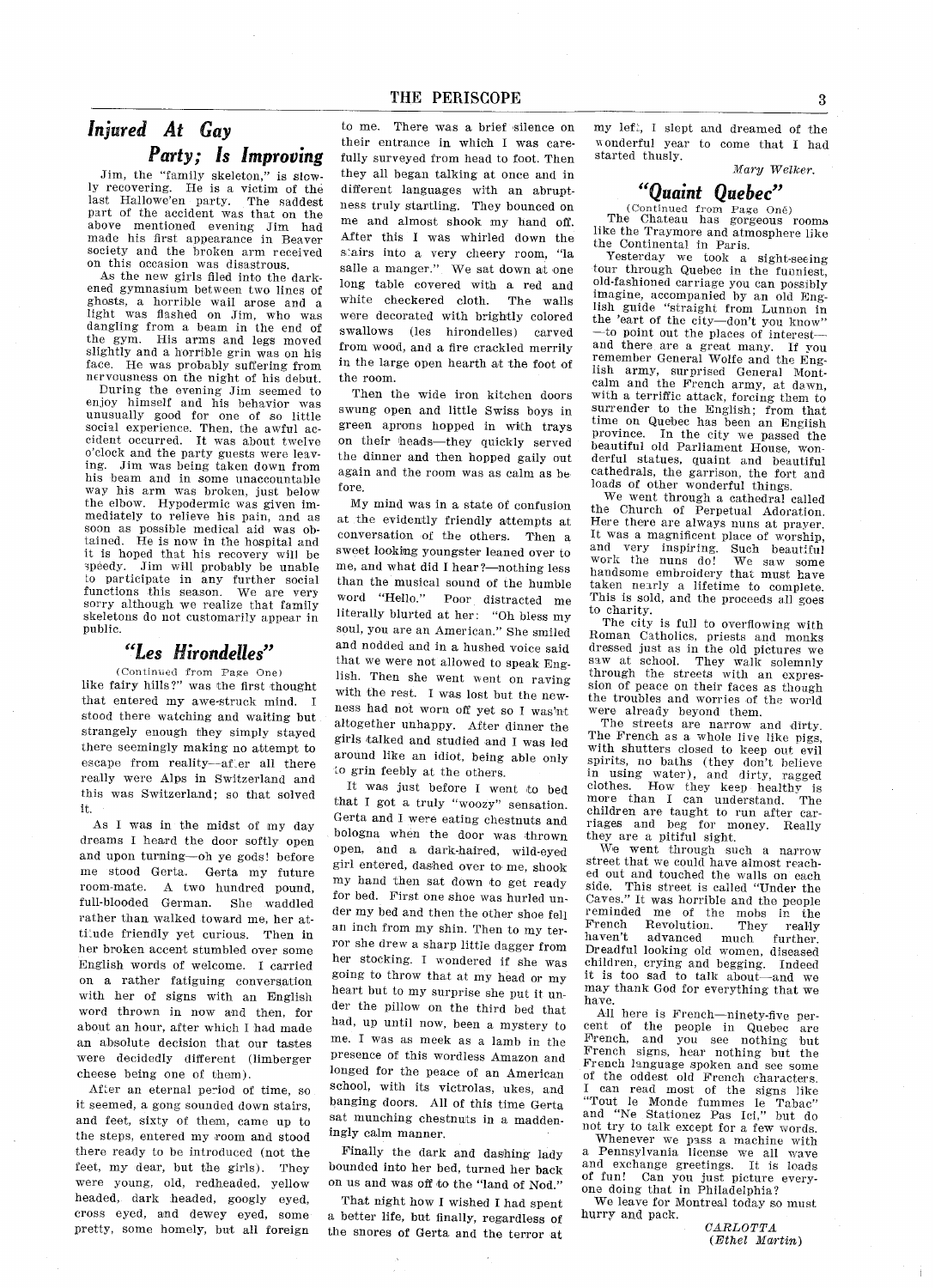# Beaver Victors Over Darlington 5-4

Beaver kept her old time spirit and fight Tuesday, November 17, at West Chester, when she defeated one of her staunchest rivals, Darlington Seminary by a score of 5-4.

Speed and accuracy from start to finish featured the game, the team tearing fiercely across the muddy and slippery field The Darlington field presented a double problem to the Beaver girls, not only being muddy jut a new one to them.

At the end of the first half the score was 2-2, and odds were divided for the winners of the struggle. Darlington then scored two goals-Beaver, as though only teasing before, snapped<br>cut of it and made her other three goals

Jenks made two goals, White two, one in each half, and Everhart one in the last half

Doan and Clayton, of Darlington, each scored two apiece, each getting one goal in each half

Poor Pinkie! It seems as though the opponents always try to take their spite out on her. This time she received a blow in the shoulder which was already sore from the last game

The line-up was as follows

| Clayton Rt. Wing Knecht        |  |
|--------------------------------|--|
| Doan Rt. Inside  Everhart      |  |
| Carter C. Forward White        |  |
| Graham Lt. Inside Jenks        |  |
| H. Burt Lt. Wing Jacoby        |  |
| Braunstein Rt. Halfback  Cross |  |
| Ross C. Halfback DeGarve       |  |
| D. Burt Lt. Halfback  Studwell |  |
| Yetter  Lt. Fullback  Ried     |  |
| Erwin Rt. Fullback Shafer      |  |
| Likin Goal Keeper  Hansell     |  |
|                                |  |

Referee-Miss Casey.

#### **Pentathion Society**

Hockey season closed with our Ursinus game on Tuesday, Novemb 24, and to the eleven members of the team this last game was an event in it self ! To every one of these members who have taken part in at least half the games the varsity "B" is awarded and one hundred valuable points are available for Pentathlon Society. Have they made Pentathlon yet ? No ! But having made a varsity team, they have a splendid chance. For the benefit of these to whom the Pentathlon Society is not yet clear I'll endeavor to explain it briefly

Peatathion is an honor society for those who have achieved success in athletics, scholastic ability and good sportsmanship. Not only then, may<br>one make the society through athletic qualifications but her scholarship and character must be up to the mark as well

In detail then how may one make the society. The requirements are as follows

1. A girl must have won her varsity letter, either in hockey, basketball, swimming, dancing or tennis. This entitles her to a "B" and 100 points<br>toward Pentathlon.

2. In addition, a girl must have  $150$ points which may be earned through class teams or in any of the numerous activities, including gymnastics, dancing, hiking, riding, tennis or swimming

Posture rating must be at least  $3.$  $"B."$ 

No girl may enter the society if her scholastic average is not lip to 80 percent

5. A girl must be a good sport. She must be fair, a good loser as well as a good winner, and her ideals must be such that in character she rates high in the regard of her associates

In summing up let me make clear the following points

A girl must be "all-round" in athletics. She cannot hope to gain membership simply because she is good swimmer, a good dancer or excels in basket ball. She must be interested in other sports as well. Every girl has an equal chance to make Peotath lon. Since there are so many sports to choose from the extra <sup>150</sup> points are not hard to gain. A girl may not be a good hockey player, but she still has basket ball, tennis, track athletics, swimming and dancing to look for ward to

Surely then, according to our above requirements, Pentathlon should stand for the best physically mentally and morally, and a girl by making that society her aim may, upon gaining membership, consider it an honor and well worth the attempt and with this honor she cant help but have pride in in accomplishment with the know edge that she has done something and done it well

I. S. S.

#### Those Week Ends

Where did you go to this week end? What kind of a time did you<br>have?''

"Oh perfectly lovely! and, Honey, I saw the most wonderful football game. Did I get any mail?"

Such exclamations ring through the dormitory corridors late Sunday evenings as Beaver College reassembles from its week-end outings

By Thursday excitement again fills<br>the air. The class periods refuse to The class periods refuse to go fast enough No four wails con fine our thoughts. Our wrist watches are consulted far more than the pages of the book. We know just how a prisoner feels-waiting his parole. All that day the phone booths are busy The fortunate ones are planning what to wear and what train to take, and<br>are wondering: "Would it be possible are wondering Would it be possible to cut the last class on Friday afternoon

Friday afternoon arrives! In the lobby over the backs of chairs coats and hats are piled. In the corners and less obtrusive places, bags and hat boxes are grouped, ready to be grabbed up at the last moment

At dinner that evening the tables look almost foresaken. By Saturday the dining room has become still more barren. Sunday noon brings a ray of light. Only a few more hours and the crowd will return. That night afte<br>"lights" exclamations and laughter ringing through the halls, prolong the gayity of the outings until the procter's "Hu-sh!" brings silence over all

Lois Mingle

#### First Impressions

The twenty-third day of September is a red letter day in this year, for then arrived at Beaver College

I came into the lobby, a stranger, amidst many laughing, chattering girls, whose greeting to each other increased my loneliness. However, I did recognize one thing, and that was the staircase, which I had looked at so often in the catalogue, and then had thrilled with the thought that  $1$  too, would some day walk up and down those steps.

The following days were nothing but a wilderness of new faces, new sights, troublesome unpacking, and tiresome enrollment for classes. The first week passed. Every day I met new girls, every day something new, something strange, happened. I was in that dreadful uncertain state of mind, always fearful of doing what I ought not to do-perhaps I did some things which were wrong, but since every one was rushing and hurrying, it was not noticed apparently

By the end of the second week I was more sure of myself and had falle into some of the habits of the old girls, the most outstanding one being that of living from mails to meals and from meals to mail. I also learned to grow tired of the voice of the proc tor and even grew bold enough to stay up after lights. Going to Jenkintown Wyncote every afternoon soon became as natural to me as eating

Nature had made Beaver at this time of year exceptionally beautiful by the foliage of the trees not only on the campus but as far as one could look

I feel acquainted now, and the first<br>eek has grown rather hazy. The week has grown rather hazy. days are passing more quickly and the Thanksgiving vacation has already gone by, so the homesick feeling has gone and I have decided that I shall be happy and contented here.

Dorothy Thompson.

# Book Review

#### "THE CONSTANT NYMPH"

Margaret Kennedy's "The Constant  $Nymph''$  is an unusual story of a fam ily of musicians known as "Sanger Circus." There are many types of people in the story, but the two most pleasing are Tessa Sanger and Lewis Dodd. Albert Sanger, the father of the family, was not prominent as far as music was concerned, but he was known by all as a perfect host. The description of both characters an country is very good. The book doe not start out with an exciting begin ning like most modern novels and the ending is very unexpected and un usual. The story in all is well written but it is not realistic

 $-$ Virginia Beavers.

# Friendship

Friendship is chain of gold Shaped in God's all-perfect mold. Each link a smile, a laugh, a tear: A grip of the hand, or a word of cheer. As steadfast as the ages roll Binding closer soul to soul No matter how far or heavy the load If the links be true the chain will hold Alda Walker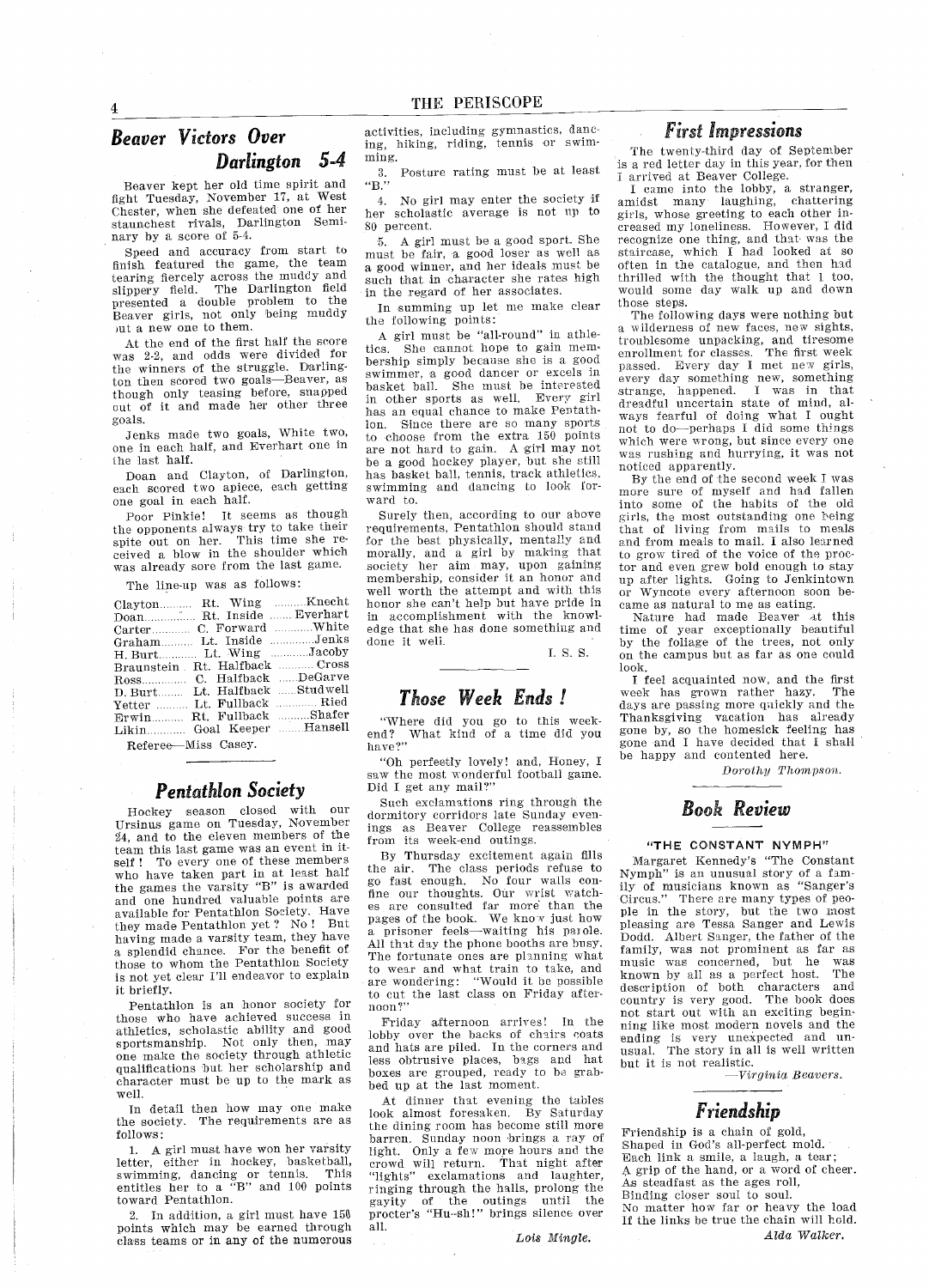# Our Every Day Manner

"Manners are not idle, but the fruit Of noble nature and of loyal mind  $-Tennyson.$ 

Manner is one of the principal external graces of character. It is the happy way of doing things, adorning even the smallest details of life, and contributing to render it as a whole agreeable and pleasant

It has great deal to do with the estimation in which individuals are held by the world; and it has often more influence in the government of others than qualities of much greater depth and substance

While rudeness bars doors and shuts hearts, kindness and propriety of behavior, of which good manners consist, act as an "open sesame" everywhere.

Without some degree of self-re straint in society one would be found almost insufferable. No one has pleasure in holding intercourse with a person who is constant source of annoyance for lack of restraint which has made lives miserable and rendered success impossible by one's own cross-grained ungentleness; while another may be much less gifted achieving success by simple patience equanimity, and self-control.

The first and last school of manners  $\varepsilon$ s of character is always the home where woman is the teacher. The manners of society at large are but the reflex of the manners of collective homes, neither better nor worse. Yet with all the disadvantages of ungenial homes, one may practice self-culture of

manners as of intellect and learn by good examples to cultivate graceful and agreeable behavior to vard others.

The respect that one has toward a classmate will be shown by some expression of courtesy, of trying to be kind and thoughtful toward each other

Politeness goes far, yet costs nothing. It is the cheapest of all commodities. It is the humblest of the fine arts, yet it is so useful and so pleassure-giving that it might almost be ranked among the humanities

Contributed

#### PITTSBURGH ALUMNAE ACTIVE

letter received from our Pitts burgh Club states, "We have been carrying on very nicely this fall—have been having meetings at the different girls' homes. The meetings have been in the form of benefit bridges, the<br>funds of which will go to the Alumnae House. We have had an average of seven tables at every meeting." That's the kind of club we want All girls living in or near Pittsburgh-and we're sure you want to belong to this club-give your name and address to Alma Espenschade, room 35. There will be a luncheon held in Pittsburgh during the Christmas holidays and we would like to see every Beechwood Beaver past and present, at this luncheon If your name is handed in at once you will receive an invitation telling you when and where

piano recital was given Monday evening, November 23, in the Beaver auditorium, by Matilda Soper. Mis Soper was assisted by Dagmar Sjos trom, violinist. Edna May Allen accompanied Miss Sjostrom

Lynette Baldwin, dramatic reader, entertained the student body with recital Thursday evening, November 19 in the Beaver auditorium. Her program included excerps from fam ous dramas and poems. She was presented with two lovely bouquets

#### NO BIRD

Pat: "How much is thim plums?"<br>Grocer: "Ten cents a peck."<br>Pat: "Shure, wot do yez thing O rat: "Snur<br>am? A bird?"

-"Progressive Farmer."



Phone, Ogontz 1464-J

CAFE JACK West Avenue, Opposite New Bank JENKINTOWN, PA. Two Dining Rooms, Banquets Catering to Beaver College Students J. ALBAGLI, Proprietor